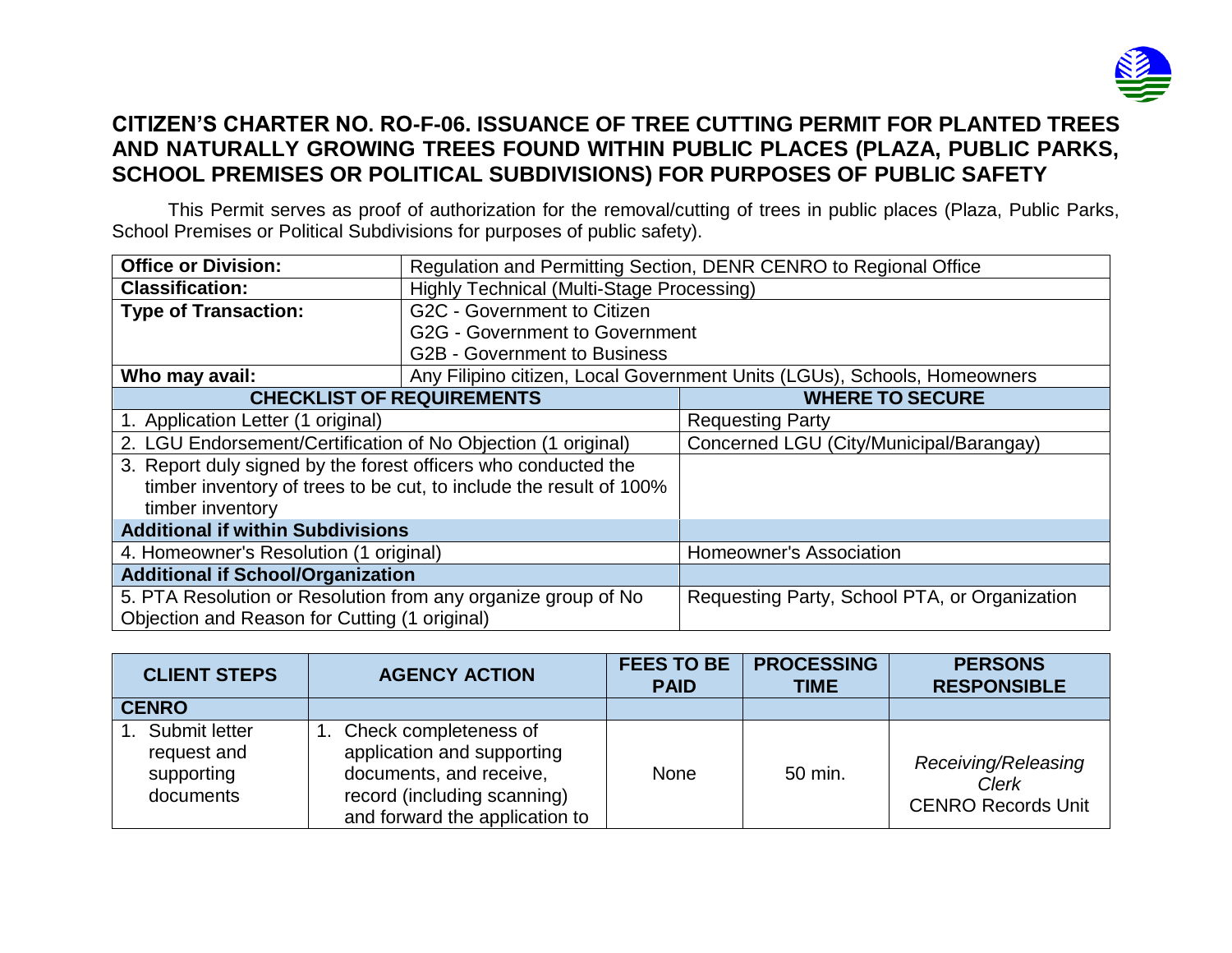

| 1.1.<br>None                                   | Deputy CENR Officer/ CENR<br><b>Officer. Provide Requesting</b><br>Party an acknowledgement<br>receipt of the documents.<br>Receive, review and refer<br>1.1.<br>the application to Chief, | <b>None</b>                                                      | 1 hour                                                                     | Deputy CENR Officer/<br><b>CENR Officer</b>              |
|------------------------------------------------|--------------------------------------------------------------------------------------------------------------------------------------------------------------------------------------------|------------------------------------------------------------------|----------------------------------------------------------------------------|----------------------------------------------------------|
|                                                | RPS.                                                                                                                                                                                       |                                                                  |                                                                            | <b>CENRO</b>                                             |
| None<br>1.2.                                   | Receive and review the<br>1.2.<br>application, and assign<br>inspection team to conduct<br>site inspection.                                                                                | <b>None</b>                                                      | 30 min.                                                                    | <b>Chief</b><br><b>RPS</b>                               |
| 1.3.<br>None                                   | 1.3.<br>Prepare Order of Payment.<br>Forward the same to<br>Requesting Party.                                                                                                              | None                                                             | 30 min.                                                                    | Staff in-charge<br><b>RPS</b>                            |
| 2. Pay certification<br>and oath fee           | 2.<br>Accept payment and<br>issue<br>Official Receipt (OR).                                                                                                                                | Php 50.00/<br>certification<br><b>Certification</b><br>Fee       |                                                                            |                                                          |
|                                                |                                                                                                                                                                                            | Php 36.00/<br>application<br><b>Oath Fee</b>                     | 30 min.                                                                    | <b>Credit Officer</b>                                    |
|                                                |                                                                                                                                                                                            | Php<br>1,200.00/ha<br>Inventory<br>Fee** (for 1<br>ha and above) |                                                                            |                                                          |
| Receive and<br>3.<br>forward the OR to<br>RPS. | 3.<br>Accept the OR. Schedule the<br>inspection.                                                                                                                                           | None                                                             | Within 1<br>working day<br>(depends on<br>availability of<br>team, bulk of | Staff in-charge/<br><b>Inspection Team</b><br><b>RPS</b> |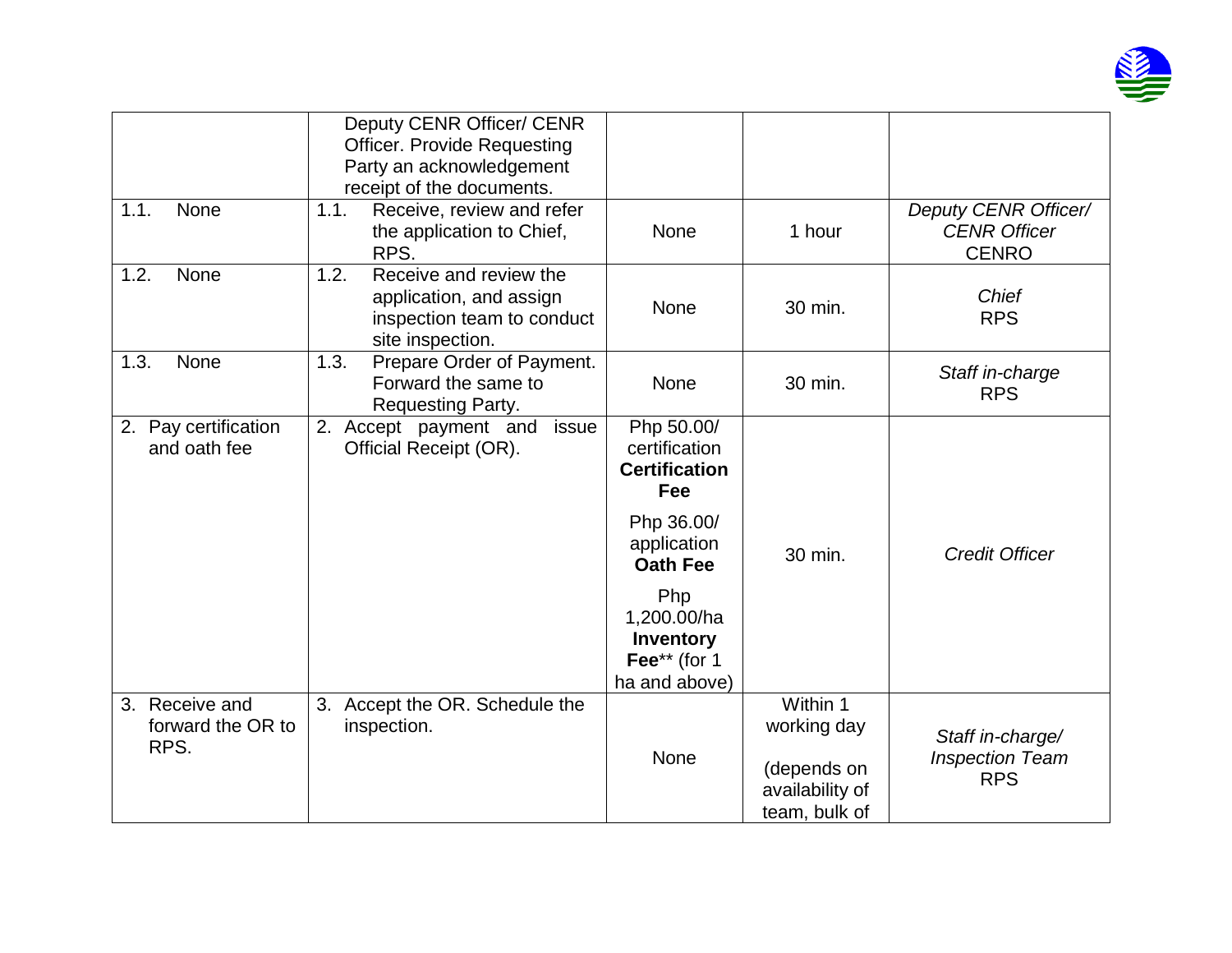

|                                                          |                                                                                                                                                                                                                                                                                                                |      | requests and<br>schedule)                                                                                                                |                                                                  |
|----------------------------------------------------------|----------------------------------------------------------------------------------------------------------------------------------------------------------------------------------------------------------------------------------------------------------------------------------------------------------------|------|------------------------------------------------------------------------------------------------------------------------------------------|------------------------------------------------------------------|
| 4. Guide/accompany<br>the inventory<br>team to the site. | 4. Conduct inspection of the area<br>(100% inventory of trees) and<br>prepare report with<br>attachments (map, geo-<br>tagged photos and tally<br>sheets) and endorsement to<br>PENR Office. Forward to<br>Chief, RPS.<br>(Inspection in accordance to<br>DMO No. 1991-08 and FMB<br>Technical Bulletin No. 3) | None | 15 working<br>days or<br>less<br>depending on<br>the location<br>and size of<br>the area                                                 | <b>Inspection Team</b><br><b>RPS</b>                             |
| 4.1.<br>None                                             | 2.1.<br>Review the inspection<br>report and submit<br>recommendation to<br>CENRO.                                                                                                                                                                                                                              | None | 1 hour                                                                                                                                   | Chief<br><b>RPS</b>                                              |
| <b>None</b><br>4.2.                                      | 2.2.<br>Receive and review the<br>application and inspection<br>report. Approve<br>recommendation. Sign the<br>endorsement to PENR<br>Office.                                                                                                                                                                  | None | 1 hour                                                                                                                                   | Deputy/CENR Officer<br><b>CENRO</b>                              |
| 2.3.<br><b>None</b>                                      | 4.3.<br>Record and release the<br>application, supporting<br>documents and<br>endorsement to PENR<br>Office.                                                                                                                                                                                                   | None | 3 working days<br>or less<br>depending on<br>the location of<br><b>PENR Office</b><br>(calendar days<br>if courier, plus<br>batching up) | Receiving/Releasing<br><b>Clerk</b><br><b>CENRO Records Unit</b> |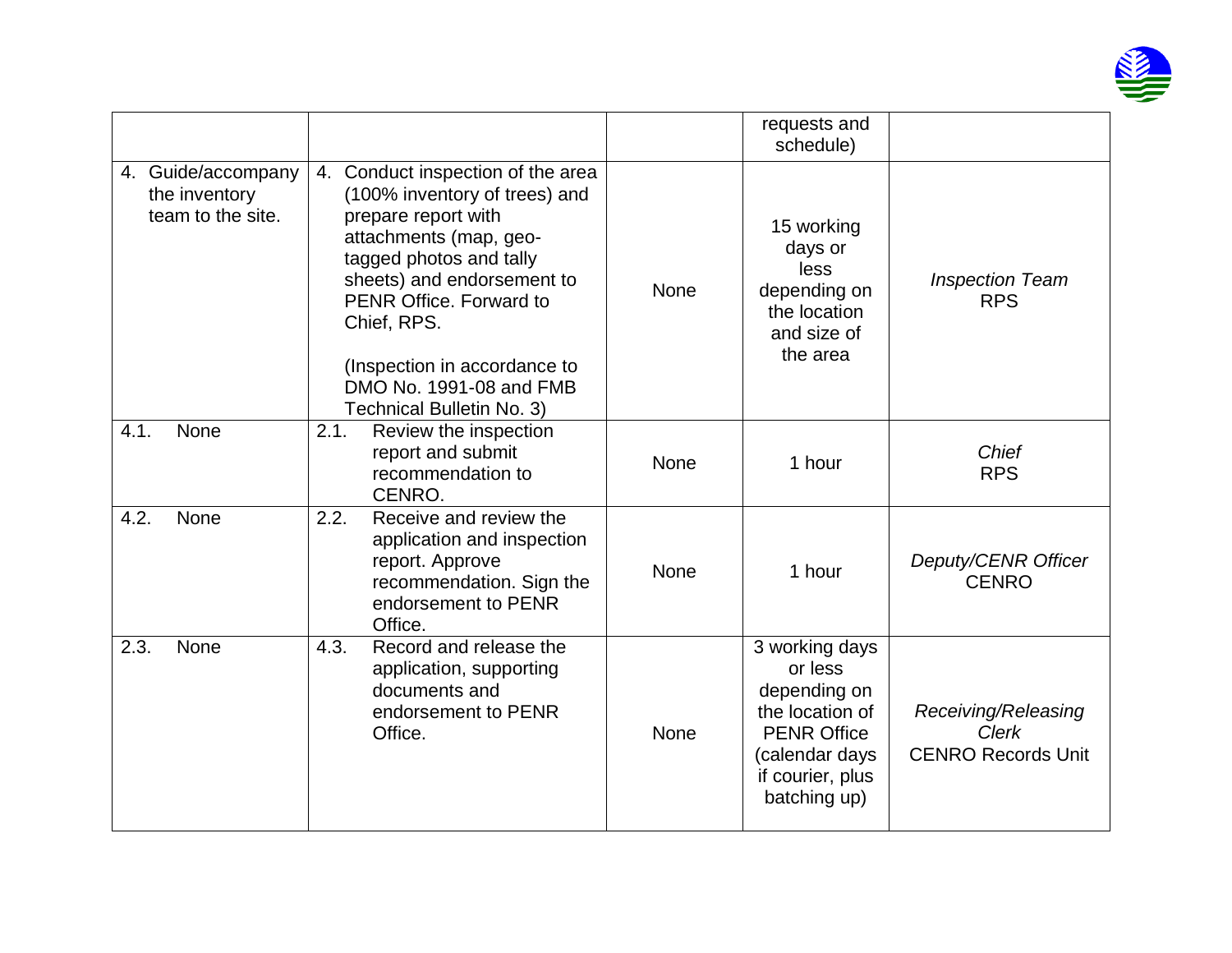

|              | <b>CLIENT STEPS</b> |      | <b>AGENCY ACTION</b>                                                                                                                     | <b>FEES TO BE</b><br><b>PAID</b> | <b>PROCESSING</b><br>TIME*                                                                                                           | <b>PERSONS</b><br><b>RESPONSIBLE</b>                                       |
|--------------|---------------------|------|------------------------------------------------------------------------------------------------------------------------------------------|----------------------------------|--------------------------------------------------------------------------------------------------------------------------------------|----------------------------------------------------------------------------|
| <b>PENRO</b> |                     |      |                                                                                                                                          |                                  |                                                                                                                                      |                                                                            |
| 4.4.         | None                | 2.4. | Receive documents and<br>forward to PENRO                                                                                                | <b>None</b>                      | 2 hours<br>(batching up of<br>documents)                                                                                             | Receiving/Releasing<br><b>Clerk</b><br><b>PENRO Records</b><br>Section     |
| 4.5.         | <b>None</b>         | 2.5. | Receive and review<br>documents. Evaluate<br>documents. Draft and sign<br>the endorsement for<br>Regional Office.                        | <b>None</b>                      | 1 day<br>(batching up<br>documents)                                                                                                  | <b>PENR Officer</b><br>Chief, TSD<br><b>PENRO</b>                          |
| 4.6.         | None                | 2.6. | Review, evaluate<br>application and prepare<br>memorandum<br>endorsement to Regional<br>Office through Chief, TSD<br>for countersigning. | None                             | 2 hours                                                                                                                              | Chief/Staff<br><b>Concerned Unit/Section</b><br><b>Chief</b><br><b>TSD</b> |
| 4.7.         | <b>None</b>         | 2.7. | Review and sign the<br>memorandum<br>endorsement for the<br><b>Regional Executive</b><br>Director (RED).                                 | None                             | 1 hour                                                                                                                               | <b>PENR Officer</b><br><b>PENRO</b>                                        |
| 4.8.         | None                | 2.8. | Record and release the<br>application and supporting<br>documents to the Regional<br>Office.                                             | None                             | 3 working days<br>or less<br>depending on<br>the location of<br><b>Offices</b><br>5 working days<br>for islands or<br>mountain areas | Receiving/Releasing<br><b>Clerk</b><br><b>PENRO Records</b><br>Section     |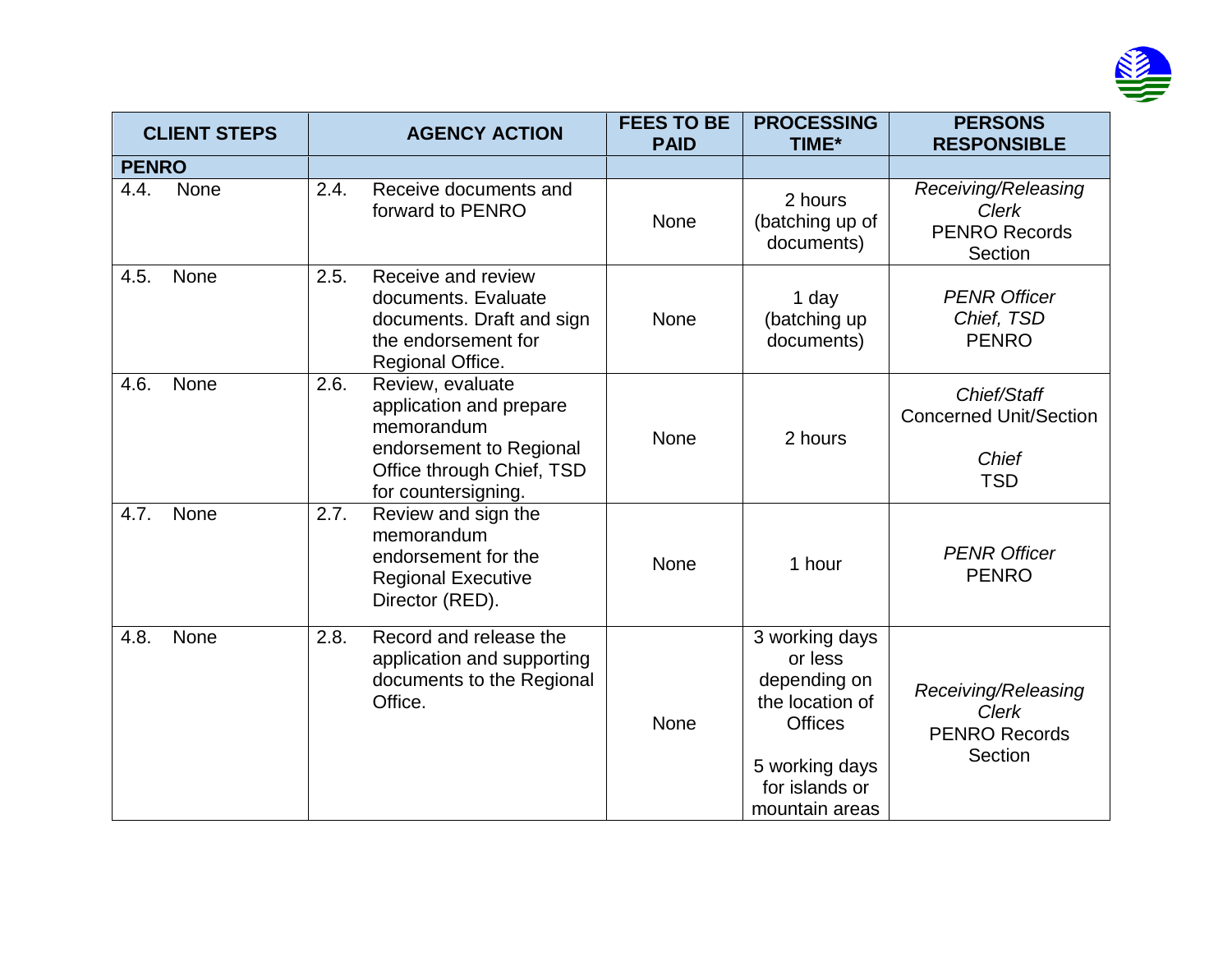

|       |                             |                                                                                                         |             | (calendar days<br>if courier, plus<br>batching up)                                |                                                                  |
|-------|-----------------------------|---------------------------------------------------------------------------------------------------------|-------------|-----------------------------------------------------------------------------------|------------------------------------------------------------------|
|       | <b>REGIONAL OFFICE (RO)</b> |                                                                                                         |             |                                                                                   |                                                                  |
| 2.9.  | None                        | 4.9. Receive documents and<br>forward to Regional Executive<br>Director.                                | <b>None</b> | 4 hours<br>(batching up of<br>documents)                                          | Receiving/Releasing<br><b>Clerk</b><br><b>RO Records Section</b> |
| 4.10. | None                        | 2.10. Receive and review<br>documents. Forward to<br><b>ARD</b> for Technical<br>Services (ARD for TS). | None        | 1 working day<br>(batching up of<br>documents)                                    | <b>RED</b><br><b>Regional Office</b>                             |
| 2.11. | None                        | Receive and review<br>2.12.<br>documents. Forward to<br>License, Patents and<br>Deeds Division (LPDD).  | <b>None</b> | 4 hours<br>(batching up of<br>documents)                                          | ARD for TS<br><b>Regional Office</b>                             |
| 2.13. | None                        | 2.14. Receive and review<br>documents. Forward to<br>assigned Staff.                                    | <b>None</b> | 1 hour<br>(batching up of<br>documents)                                           | Chief, LPDD,<br><b>Regional Office</b>                           |
| 2.15. |                             | Conduct detailed<br>2.16.<br>review/evaluation of<br>application.                                       | None        | 4 working days<br>(or more<br>depending on<br>the bulk of<br>permits<br>received) | Chief/Staff, FUS,<br><b>Regional Office</b>                      |
| 2.17. |                             | <b>Prepare the Tree Cutting</b><br>2.18.<br>Permit (TCP) and<br><b>Memorandum Instruction</b>           | None        | 4 hours                                                                           | Chief/Staff, FUS,<br><b>Regional Office</b>                      |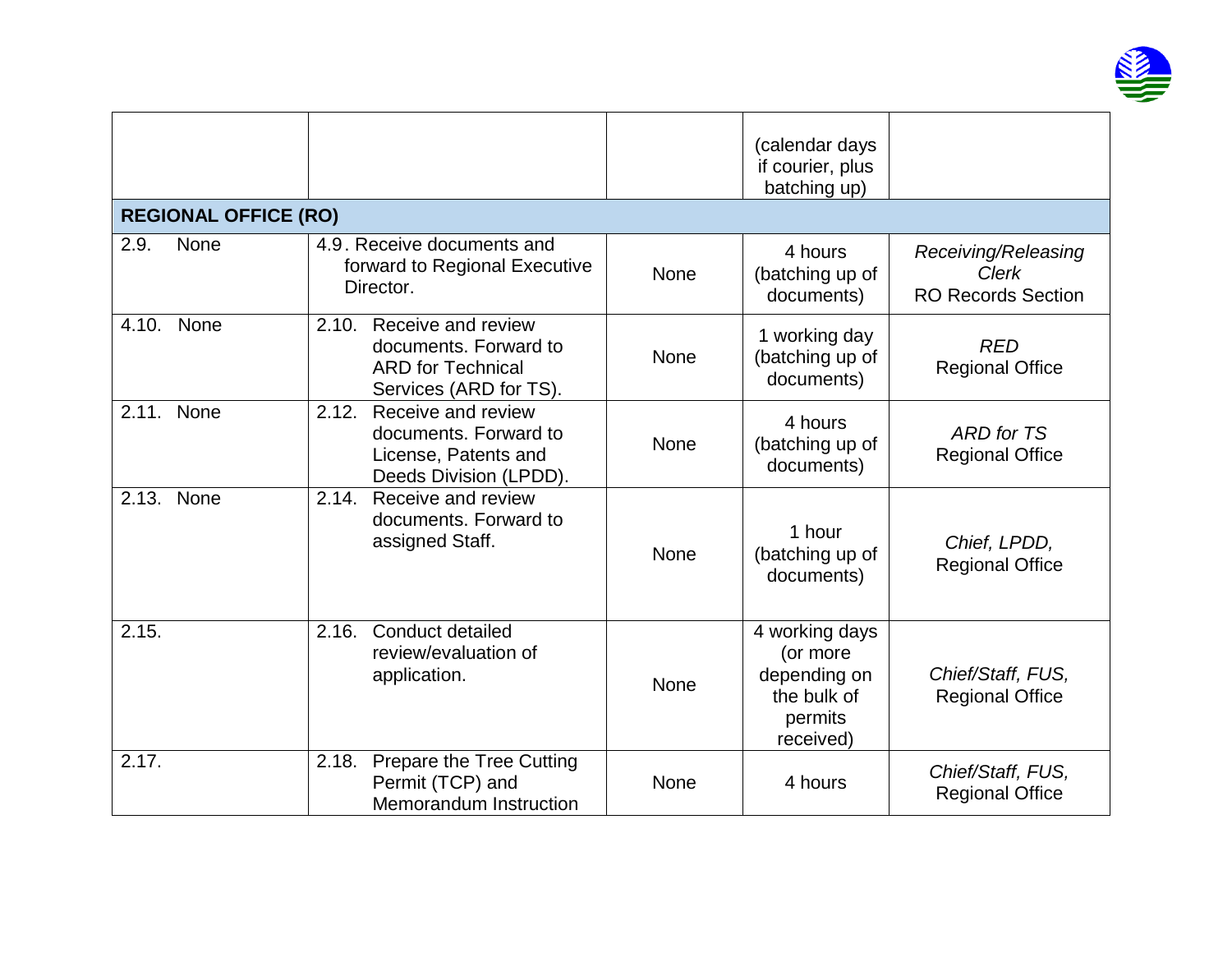

|                                     |                                                       |       | to concerned CENRO to<br>supervise the cutting.                                                                                                   |                                                                                     |                                                |                                                                  |
|-------------------------------------|-------------------------------------------------------|-------|---------------------------------------------------------------------------------------------------------------------------------------------------|-------------------------------------------------------------------------------------|------------------------------------------------|------------------------------------------------------------------|
| 2.19.                               |                                                       | 2.20. | Review/initial and forward<br>the permit and<br>memorandum to Assistant<br><b>Regional Director for</b><br><b>Technical Services (ARD,</b><br>TS) | None                                                                                | 1 hour<br>(batching up of<br>documents)        | Chief, LPDD,<br><b>Regional Office</b>                           |
| 2.21.                               | None                                                  | 2.22. | Review/initial and forward<br>the permit and<br>memorandum for the<br><b>Regional Executive</b><br>Director (RED)'s signature                     | None                                                                                | 4 hours<br>(batching up of<br>documents)       | ARD, TS,<br><b>Regional Office</b>                               |
|                                     | 2.23. None                                            | 2.24. | Sign/approve the permit<br>and memorandum<br>instruction                                                                                          | None                                                                                | 1 working day<br>(batching up of<br>documents) | RED,<br><b>Regional Office</b>                                   |
| 2.25.                               | None                                                  |       | 2.26. Record and release<br>approved Tree Cutting<br>Permit to applicant, copy<br>furnished to PENRO and<br><b>CENRO</b>                          | None                                                                                | 30 min.                                        | Receiving/Releasing<br><b>Clerk</b><br><b>RO Records Section</b> |
| 2.27.                               | Receive the<br>approved Tree<br><b>Cutting Permit</b> | 2.28. |                                                                                                                                                   | None                                                                                |                                                |                                                                  |
|                                     |                                                       |       | <b>CENRO SUB-TOTAL</b>                                                                                                                            | Php 86.00                                                                           | 19 days, 4 hrs & 50 mins                       |                                                                  |
| <b>PENRO SUB-TOTAL</b>              |                                                       |       | <b>None</b>                                                                                                                                       | 4 days & 5 hrs<br>areas)                                                            | 6 days & 5 hrs (for relatively remote          |                                                                  |
| <b>IMPLEMENTING PENRO SUB-TOTAL</b> |                                                       |       | Php 86.00                                                                                                                                         | 24 days, 1 hr & 50 mins<br>26 days, 1 hr & 50 mins (for relatively<br>remote areas) |                                                |                                                                  |